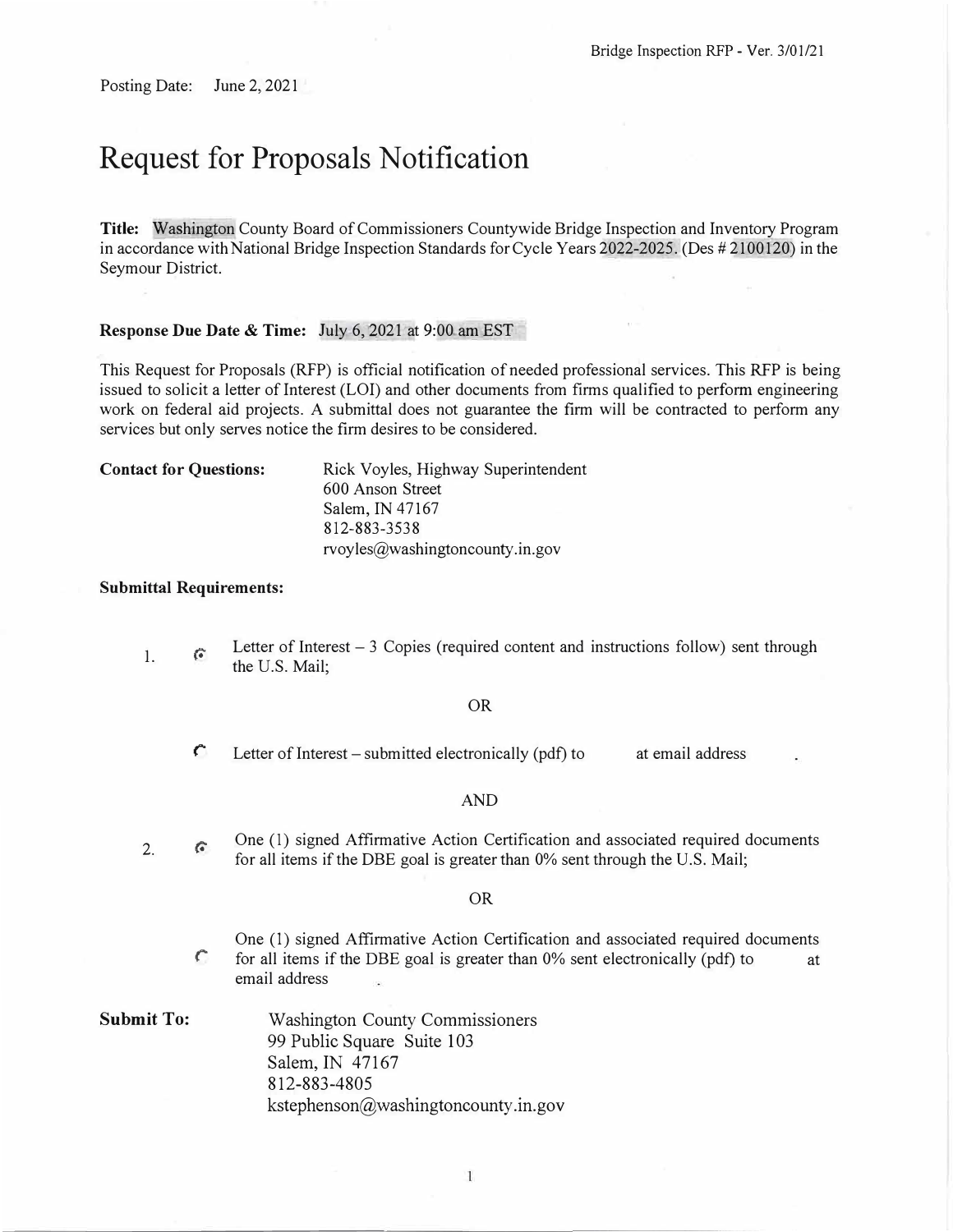## **Selection Procedures:**

Consultants will be selected for work further described herein, based on the evaluation of the Letter of Interest (LOI) and other required documents. The Consultant Selection Rating Form used to evaluate and score the submittals is included for your reference. Final selection ranking will be determined by:

*r* The weighted score totals with the highest score being the top ranked firm

*r* Rank tota1s with the lowest rank total being the top ranked firm

## **Requirements for Letters of Interest (LOI)**

- A. General instructions for preparing and submitting a Letter of Interest (LOI).
	- 1. Provide the information, as stated in Item B below, in the same order listed and signed by an officer of the firm. Signed and scanned documents, or electronically applied signatures are acceptable. Do not send additional forms, resumes, brochures, or other material unless otherwise noted in the item description.
	- 2. LOI's shall be limited to twelve (12) 8  $\frac{1}{2}$ " x 11" pages that include Identification, Qualifications, Key Staff, and Project Approach.
	- 3. LOI's must be received no later than the "Response Due Date and Time"; as shown in the RFP header above. Responses received after this deadline will not be considered. Submittals must include all required attachments to be considered for selection.
- B. Letter of Interest Content
	- 1. Identification, Qualifications and Key Staff
		- a. Provide the firm name, address of the responsible office from which the work will be performed and the name and email address of the contact person authorized to negotiate for the associated work.
		- b. List all proposed sub consultants, their DBE status, and the percentage of work to be performed by the prime consultant and each sub consultant. (See Affirmative Action Certification requirements below.) A listing of certified DBE's eligible to be considered for selection as prime consultants or sub-consultants for this RFP can be found at the "Prequalified Consultants" link on the Indiana Department of Transportation (INDOT) Consultants Webpage. (http://www.in.gov/indot/2732.htm).
		- c. List the Project Manager and other key staff members, including key sub consultant staff, and the percent of time the project manager will be committed for the contract, if selected. Include project engineers for important disciplines and staff members responsible for the work. Address the experience of the key staff members on similar projects and the staff qualifications relative to the required item qualifications.
		- d. Describe the capacity of consultant staff and their ability to perform the work in a timely manner relative to present workload.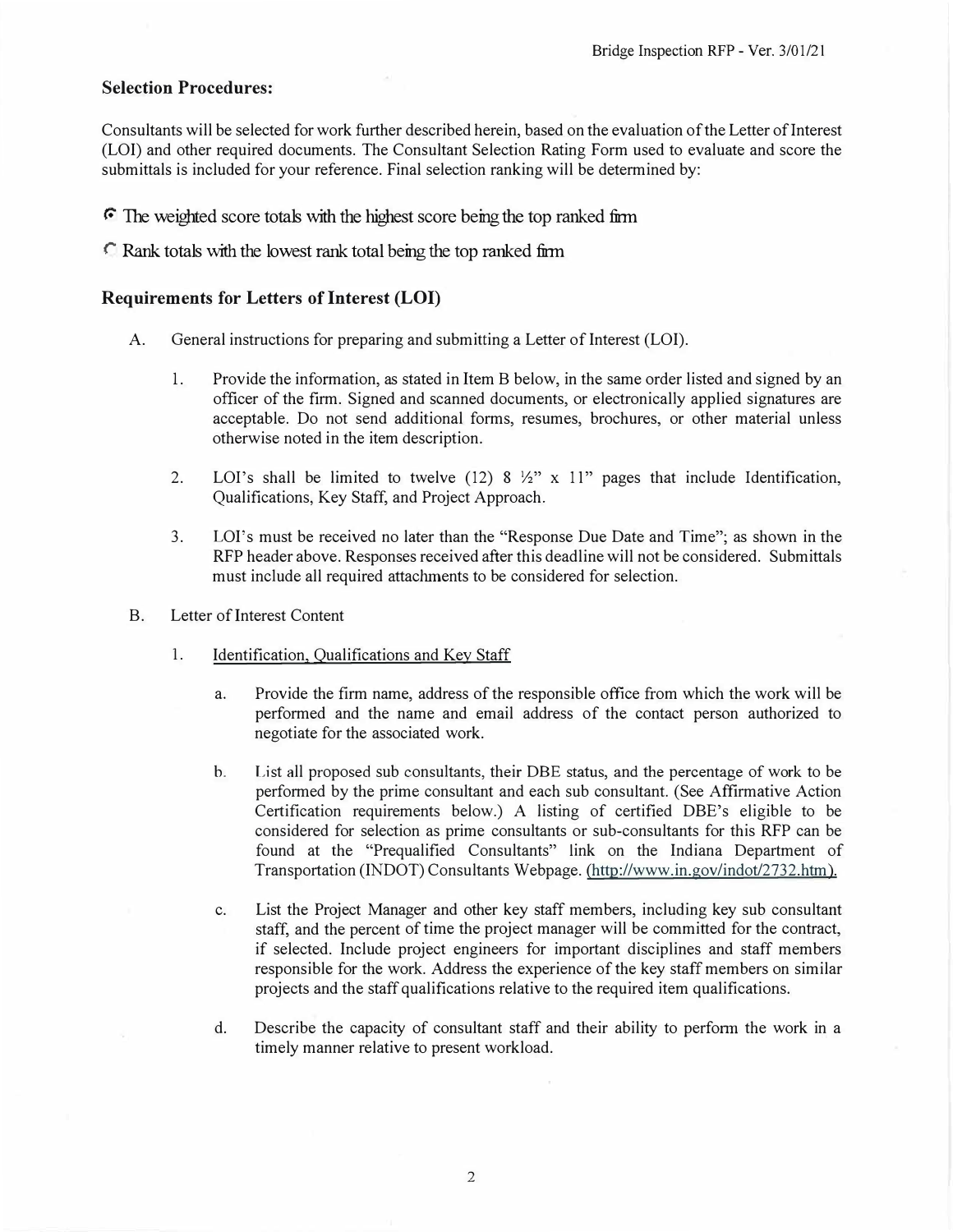#### 2.Project Approach

a. Provide a description of your project approach relative to the advertised services. For project specific items confirm the firm has visited the project site. For all items address your firm's technical understanding of the project or services, cost containment practices, innovative ideas and any other relevant information concerning your firm's qualifications for the project.

# **Requirements for Affirmative Action Certification**

A completed Affirmative Action Certification form is required for all items that identify a DBE goal greater than "O", in order to be considered for selection. The consultant must identify the DBE firms with which it intends to subcontract.

On the Affirmative Action Certification, include the contract participation percentage of each DBE and list what the DBE will be subcontracted to perform.

If the consultant does not meet the DBE goal, the consultant must provide documentation in additional pages after the form that evidences that it made good faith efforts to achieve the DBE goal.

All DBE subcontracting goals apply to all prime submitting consultants regardless of the prime's status of DBE.

#### **INDOT DBE Reciprocity Agreement with KYTC**

An Agreement between INDOT and the Kentucky Transportation Cabinet (KYTC) established reciprocal acceptance of certification of DBE firms in their respective states under the Unified Certification Program (UCP) pursuant to  $49$  CFR  $?26.81(e)$  and  $(f)$ .

Copies of the DBE certifications, as issued by INDOT or the Kentucky Transportation Cabinet (KYTC), are to be included as additional pages after the AAC form for each firm listed on the AAC form. The following are DBE Locator Directories for each State Transportation Agency:

# **INDOT: https://entapps.indot.in.gov/DBELocator/**

# **KYTC: https://transportation.ky.gov/Civil-Rights-and-Small-Business-Development/Pages/Certified-DBE-Directory.aspx**

Information about the Indiana DBE Program is available at: **https://www.in.gov/indot/2674.htm.** 

Information about the KYTC DBE Program is available at: **https://transportation.ky.gov/Civil-Rights-and-Small-Business-Development/Pages/default.aspx.**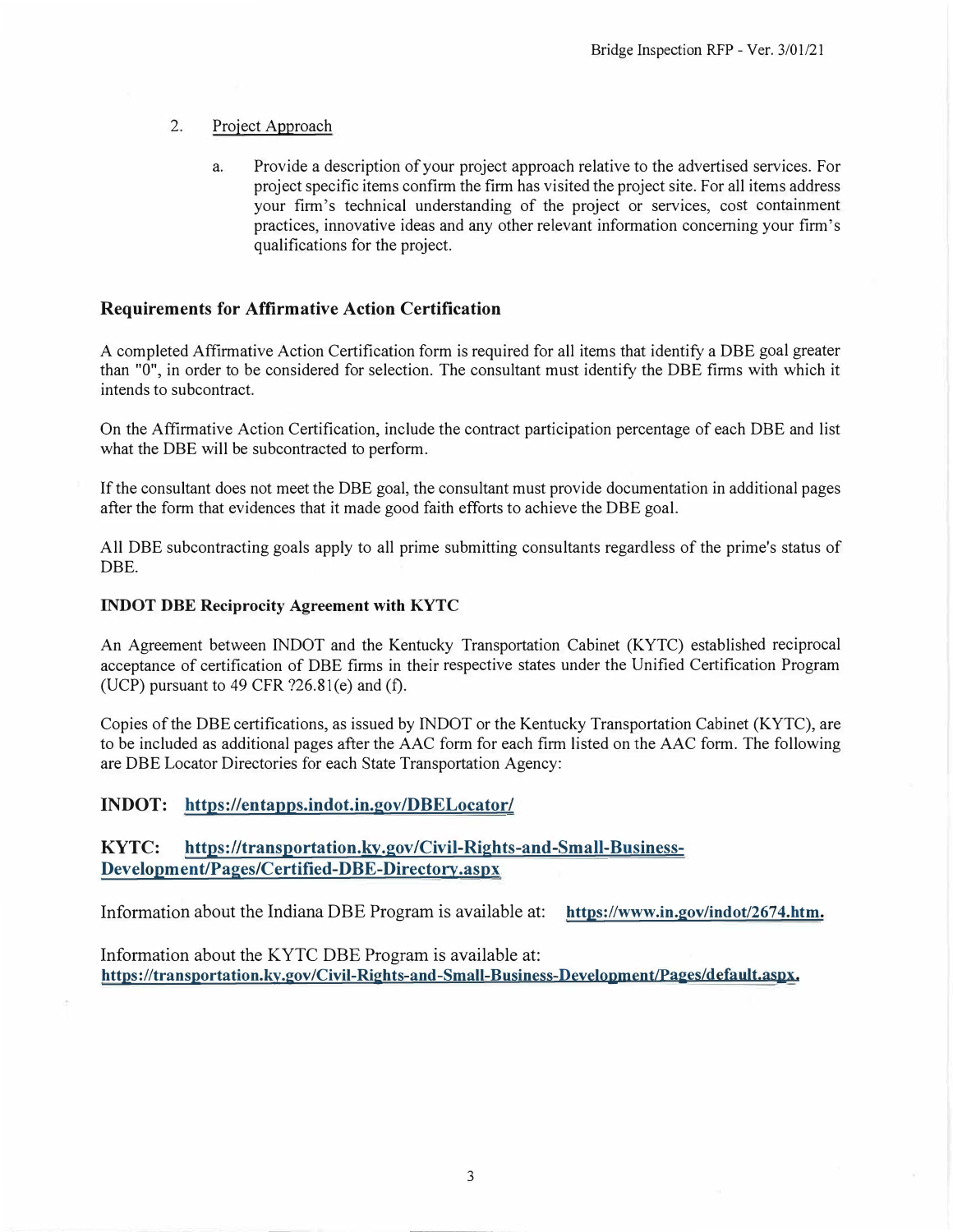# **Work item details:**

Local Public Agency: Washington County Board of Commissioners

Project Location: Each Individual Bridge Site within Washington County

Project Description: Countywide Bridge Inspection and Inventory Program in accordance with National Bridge Inspection Standards for Cycle Years 2022-2025.

# INDOT Des#: 2100120

Services: Inspection of all highway bridges in the County including highway bridges within the cities and towns except State highway bridges, Federal Land bridges and privately owned bridges. Inspection Types and Frequencies are defined in below table:

| <b>Inspection Type/Months</b> | 48            | 24  | 12                             | Other* |
|-------------------------------|---------------|-----|--------------------------------|--------|
| <b>Routine</b>                |               |     |                                |        |
| Number of Bridges             |               | 128 | 6                              |        |
| <b>Bridge Numbers</b>         |               |     | 22, 39, 46, 98, 105*,<br>20002 |        |
| <b>Fracture Critical</b>      |               |     |                                |        |
| Number of Bridges             | 3             |     |                                |        |
| <b>Bridge Numbers</b>         | 14, 39, 20002 |     |                                |        |
| <b>Underwater</b>             |               |     |                                |        |
| Number of Bridges             |               |     |                                |        |
| <b>Bridge Numbers</b>         |               |     |                                |        |
| <b>Complex</b>                |               |     |                                |        |
| Number of Bridges             |               |     |                                |        |
| <b>Bridge Numbers</b>         |               |     |                                |        |
| <b>Element</b>                |               |     |                                |        |
| Number of Bridges             |               |     |                                |        |
| <b>Bridge Numbers</b>         |               |     |                                |        |
| <b>Special</b>                |               |     |                                |        |
| Number of Bridges             |               |     | $\overline{2}$                 |        |
| <b>Bridge Numbers</b>         |               |     | 39, 20002                      |        |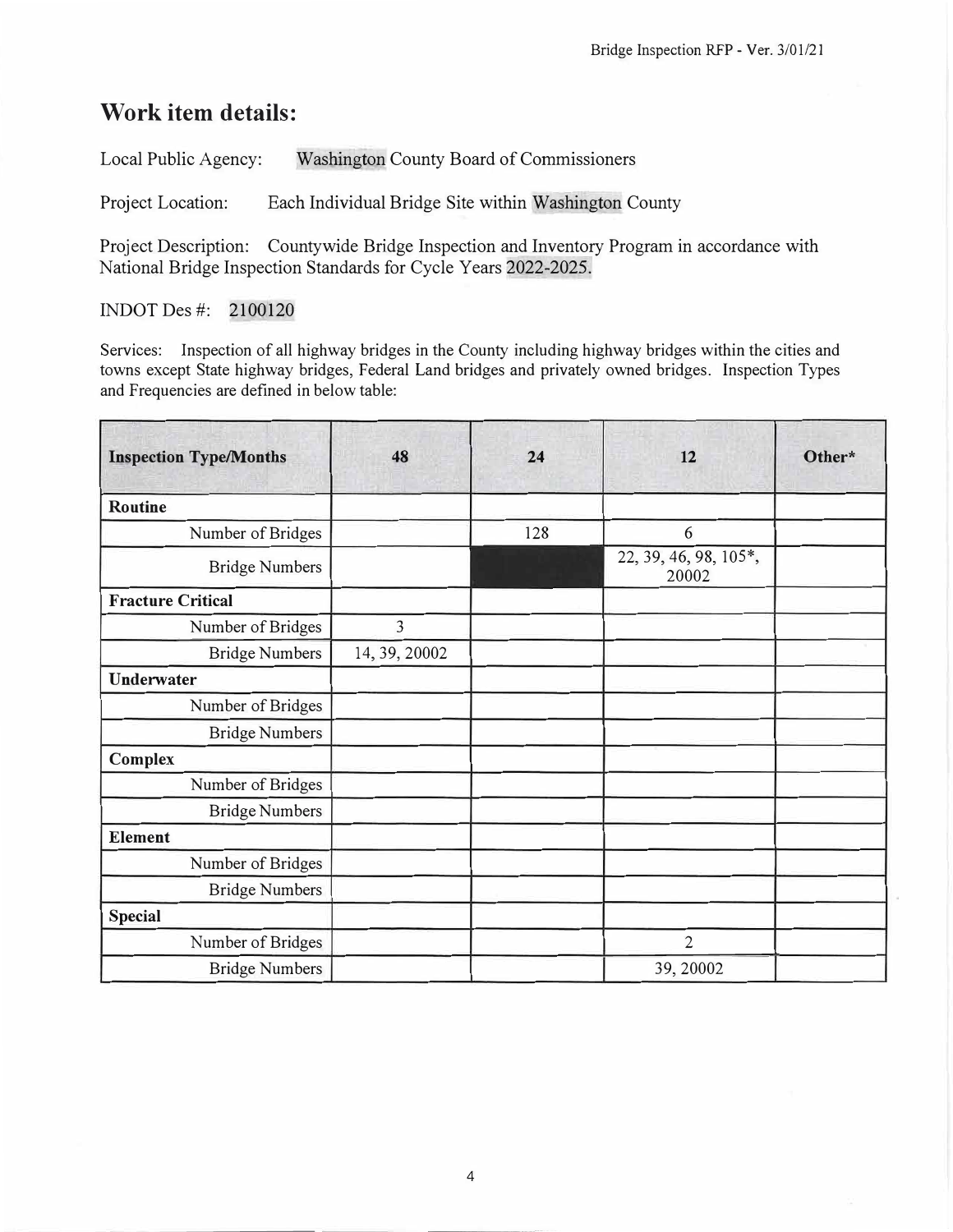Other\* - Provide frequency and justification (includes all bridges inspected outside of compliance months). Special - Define type of Special Inspection required with justification

Bridge 39 and 20002 have special inspections to inspect fracture critical elements rated 4 or less during Phases IA and IIA.

Bridge 105 has a rehab project scheduled for completion in 2021 that is anticipated to remove the 12 month inspection frequency.

Phases Included:

| Phase                              | Year |
|------------------------------------|------|
| ⊽⊺                                 | 2022 |
| $\triangledown$ IA                 | 2023 |
| न्य प                              | 2024 |
| $\overline{\triangledown}$ $\Pi$ A | 2025 |

Month(s) Compliance Date: July

Funding: 80% Federal Funding, 20% Local Funds

Term of Contract: Until Project Completion

DBE goal: 3 %

Required Prequalification Categories:

 $\nabla$  14.1 Regular Bridge Inspection

 $\Box$  14.2 Complex Bridge Inspection

<sup>1</sup> 14.3 Underwater/In-Water Bridge Inspection

# $\nabla$  14.5 Bridge Load Capacity Rating and Other Bridge Analysis/Training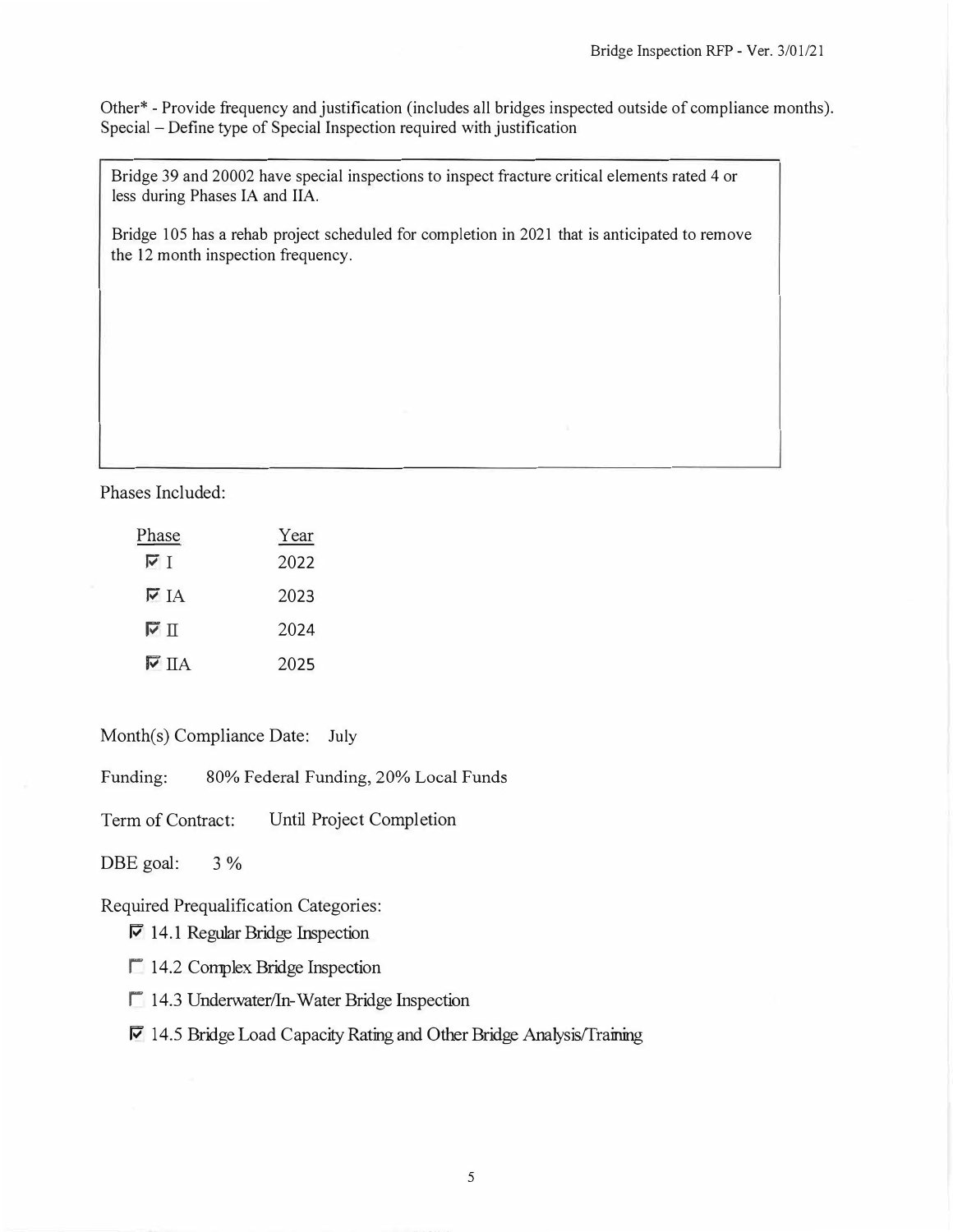# **LP A Consultant Selection Rating Sheet for Bridge Inspections**

#### **LPA Consultant Selection Rating Sheet for Bridge Inspections**

| RFP Selection Rating for | $\mathcal{L}$ ounty | Des # | Countywide Bridge Inspection and<br>Inventory Program for Cycle Years |
|--------------------------|---------------------|-------|-----------------------------------------------------------------------|
| <b>Consultant Name:</b>  |                     |       |                                                                       |

| Category                                               | <b>Scoring Criteria</b>                                                                                                 | Scale                          | <b>Score</b> | Weight | Weighted<br><b>Score</b> |
|--------------------------------------------------------|-------------------------------------------------------------------------------------------------------------------------|--------------------------------|--------------|--------|--------------------------|
|                                                        | Performance evaluation score averages from historical performance data.                                                 |                                |              |        |                          |
| Past                                                   | Quality score for similar work from performance database                                                                |                                |              | 6      |                          |
| Performance                                            | Schedule score from performance database.                                                                               |                                |              | 3      |                          |
|                                                        | Responsiveness score from performance database.                                                                         |                                |              |        |                          |
| Capacity of                                            | Evaluation of the team's personnel and equipment to perform the project on time.                                        |                                |              |        |                          |
| Team to do                                             | Availability of more than adequate capacity that results in added value.                                                | $\mathbf{1}$                   |              | 20     |                          |
|                                                        | Adequate capacity to meet the schedule.                                                                                 |                                |              |        |                          |
| Work                                                   | Insufficient available capacity to meet the schedule.                                                                   | $-1$                           |              |        |                          |
|                                                        | Technical Expertise: Unique Resources that yield a relevant added value or<br>efficiency to the deliverable.            |                                |              |        |                          |
| Team's<br><b>Demonstrated</b><br><b>Qualifications</b> | Demonstrated outstanding expertise and resources identified<br>for required services for value added benefit.           | $\overline{2}$                 |              |        |                          |
|                                                        | Demonstrated high level of expertise and resources identified<br>for required services for value added benefit.         | $\mathbf{1}$                   |              | 15     |                          |
|                                                        | Expertise and resources at appropriate level.                                                                           |                                |              |        |                          |
|                                                        | Insufficient expertise and/or resources.                                                                                | $\mathbf{0}$<br>$\overline{3}$ |              |        |                          |
|                                                        | Predicted ability to manage the project, based on: experience in size, complexity,<br>type, subs, documentation skills. |                                |              |        |                          |
| Project                                                | Demonstrated outstanding experience in similar type and complexity.                                                     |                                |              |        |                          |
| Manager                                                | Demonstrated high level of experience in similar type and complexity.                                                   | $\overline{1}$                 |              | 20     |                          |
|                                                        | Experience in similar type and complexity shown in resume.                                                              | $\overline{0}$                 |              |        |                          |
|                                                        | Experience in different type or lower complexity.                                                                       | $-1$                           |              |        |                          |
|                                                        | Insufficient experience.                                                                                                | $-3$                           |              |        |                          |
|                                                        | Project Understanding and Innovation that provides cost and/or time savings.                                            |                                |              |        |                          |
| Approach to                                            | High level of understanding and viable innovative ideas proposed.                                                       | $\overline{2}$                 |              |        |                          |
|                                                        | High level of understanding of the project.                                                                             | $\overline{1}$                 |              | 15     |                          |
| Project                                                | Basic understanding of the project.                                                                                     | $\mathbf{0}$                   |              |        |                          |
|                                                        | Lack of project understanding.                                                                                          | $\overline{.}$                 |              |        |                          |

Past Performance - Currently not available. This information will be provided to the LPA by INDOT once database is established.

It is the responsibility of scorers to make every effort to identify the firm most capable of producing the highest deliverables in a timely and cost effective manner without regard to personal preference.

I certify that I do not have any conflicts of interest associated with this consultant as defined in 49CFRI 18.36.

I have thoroughly reviewed the letter of interest for this consultant and certify that the above scores represent my best judgment of this firm's abilities.

Signature: \_\_\_\_\_\_\_\_\_\_\_\_\_\_\_\_\_ \_ Print Name: \_\_\_\_\_\_\_\_\_\_\_\_\_ \_\_\_\_ \_

Title: Date:

(Form Rev. 4-7-16)